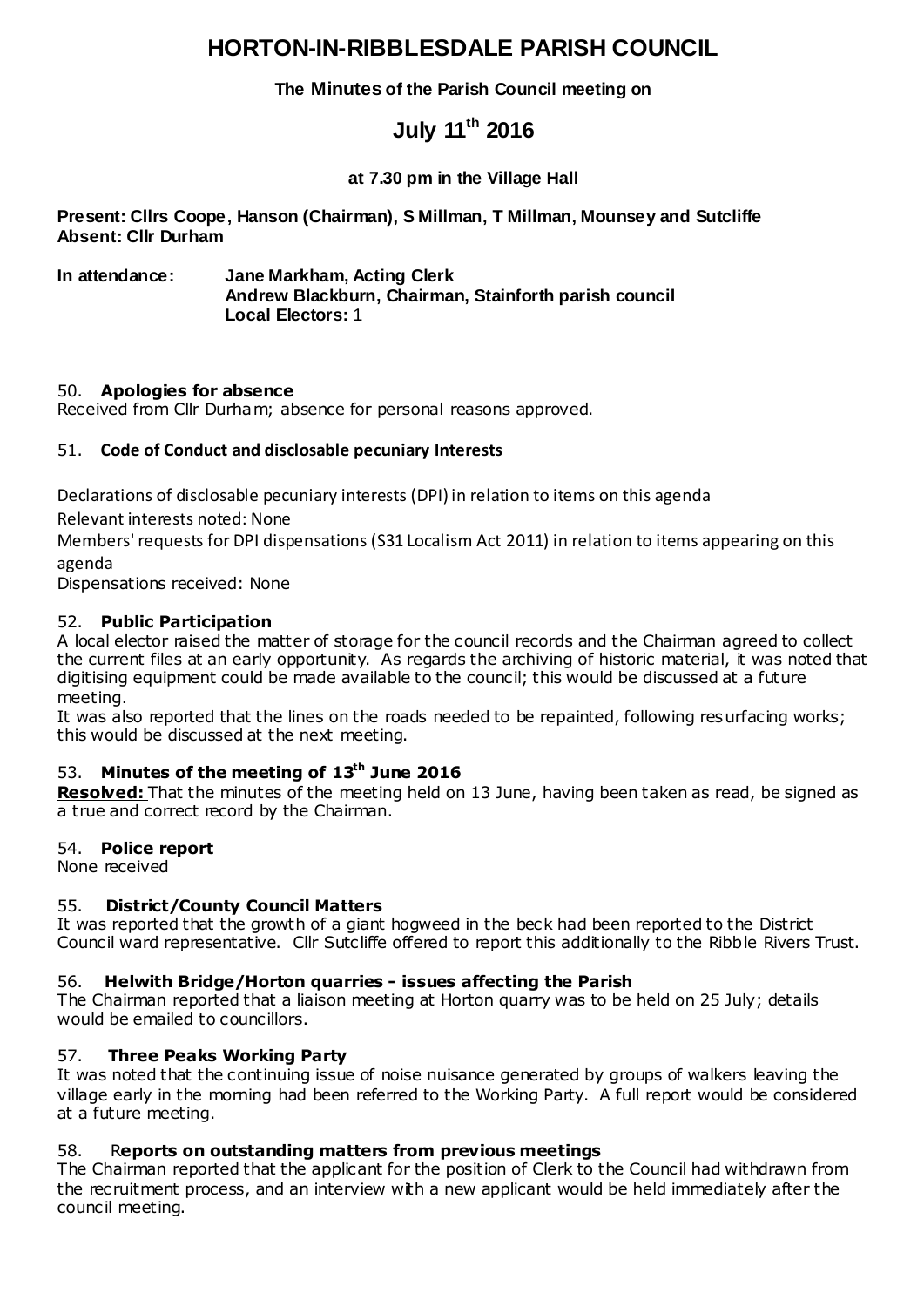## 59. **Reports from representatives on other Bodies**

A local elector present, who represented the council on the governing bodies at the school, reported on matters discussed at recent meetings. It was noted that the Exhibition Governors were inviting applications to the 2016 grants programme to support village students in further education; details of the scheme and the timescale for receipt of applications would be publicised on the website and on the noticeboards. The Foundation Governors were considering funding for school activities. The Chairman reported that he had represented the council at the YLCA Annual General Meeting, at which the Police and Crime Commissioner had been present.

## 60. **Financial Statement**

To be presented to the next meeting

#### 61. **Invoices for payment**

**Resolved:** That the presented invoices due for payment be approved, and cheques signed as follows: Eon: £57.09

Yorkshire Water: £7.11 School (room hire): £5

The Chairman reported that the current month's invoice from Horton Landscaping was being queried, and a report on the grass-cutting service would be made to the next meeting.

#### 62. **Bank mandate**

It had been agreed to renew the mandate to the Bank with the addition of three new signatories to the account – Cllrs Durham, Mounsey and Sutcliffe. It was accordingly:

**Resolved:** That HSBC Bank plc ("the Bank") is authorised act on any Instructions signed by any two of the following listed persons:

Cllrs Coope, Durham, Hanson, S Millman, T Millman, Mounsey and Sutcliffe

In accordance with the Specimen Signatures provided to the Bank by all councillors in the form

required, and otherwise in accordance with the Bank's terms set out in the Customer Mandate.

The forms would be signed and completed outside the meeting.

#### 63. **Temporary change of address letter to the bank**

**Resolved:** That the submission of temporary change of address details to the bank, in a letter dated 8 July 2016, be ratified.

#### 64. **Standing Orders**

To be considered at a future meeting.

#### 65**. Financial Procedures**

To be considered at a future meeting

#### 66. R**efurbishment of the gates to the Burial ground**

The quotations received would be presented to a future meeting, subject to the adoption of new Financial Procedures.

#### 67. **Placement of fruit trees donated by a parishioner**

**Resolved** (Proposed – Cllr S Millman): That a number of fruit trees, to be donated by a parishioner, be planted, on arrival in the village, on the approach road (in front of Overlands).

#### 68. **Planning Applications**

None received

It was noted, however, that an application, believed to be still at the consultation stage, had been submitted by Arcow Quarry, although a notification had not been provided to the parish council. This would be followed up by the Chairman and the application would be considered at the next meeting, the date of which would be determined with reference to the consultation timescale.

# 69. **Planning applications received prior to the date of the meeting**

None received